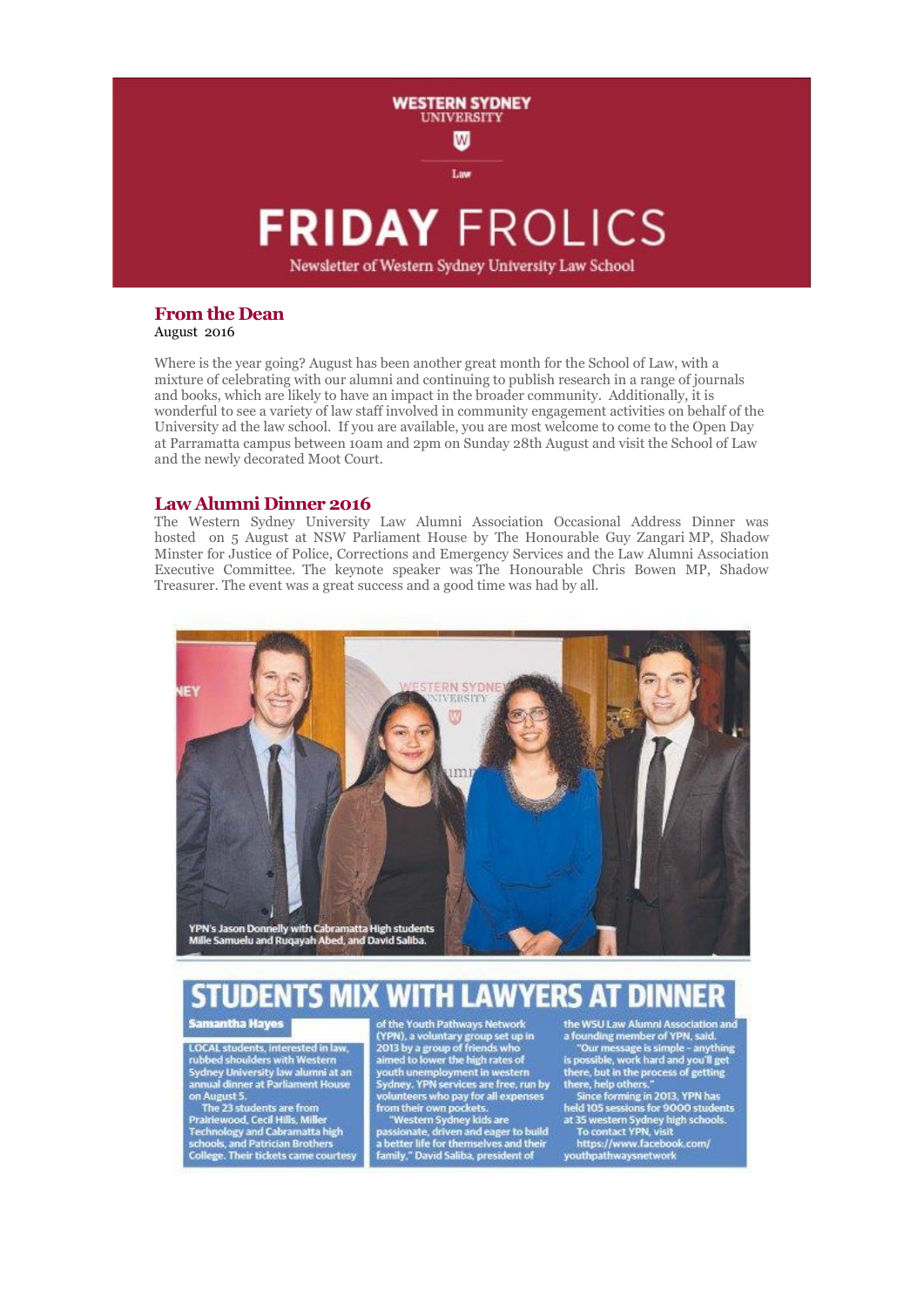

# **Good News - Students**

Congratulations to PhD Student Aziz Haque who has been appointed by the Government of Bangladesh, Senior Assistant Secretary at the Ministry of Environment and Forests after considering his PhD area.

# **Good News - Staff**

# **Professor Steven Freeland**

Steven has been Re-elected to the Board of Directors of the Paris-based International Institute of Space Law for a further 3 year term (2016-2019). Also Appointed Visiting Professor (from 2017) at University Toulouse1-Capitole, Toulouse, France.

# **Research**

### **Associate Professor Alpana Roy**

Alpana has been invited to present conference paper at the ADRRN Roundtable, University of Tasmania, Hobart, 9-11 December 2016, titled: 'The auDRP as a case-study of online dispute resolution in Australia'.

Alpana has secured a LexisNexis research project which will count as a category 3 industry grant for the Law School (project total \$15,000).

# **Professor Razeen Sappideen**

Razeen is also part of a research project based on a grant from the Indonesian government with Prof Arskal Salim (PVC Research), Dr Euis Amalia (Vice dean Academic Affairs), and Prof Ahmad Rodoni examining "Contemporary Developments in Islamic Finance in the Asian Pacific region".

### **Research Seminar Series**

On 24 August Nahid Hossain, Deputy Secretary to theMinistry of Public Administration, Government of Bangladesh.presented on Human Rights & Human Trafficking: A Bay of Bengal Perspective

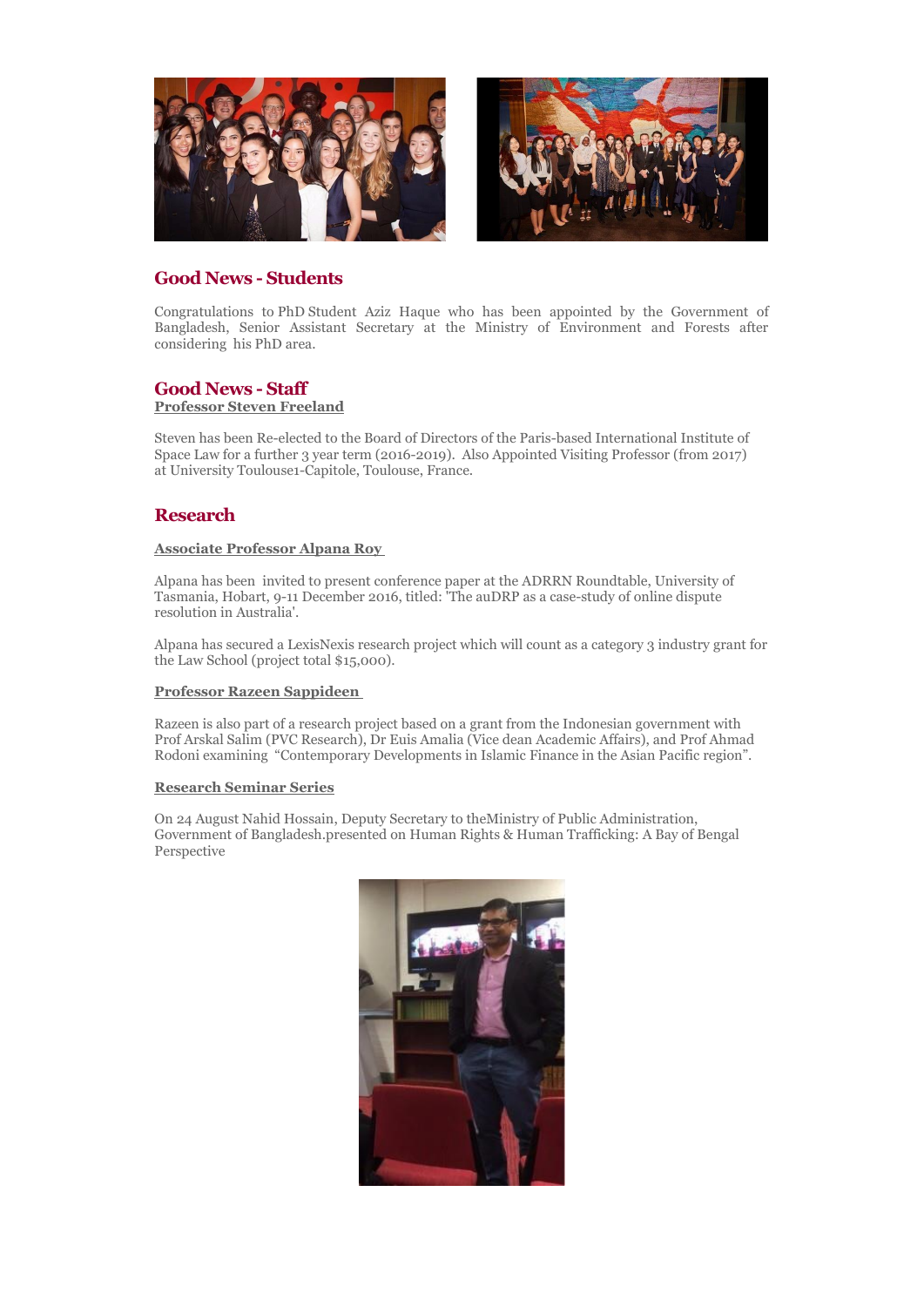# **Publications Professor Michael Head**

Professor Michael Head this week sent off the manuscript for the fourth edition of his publication Administrative Law: Context and Critique, to be published by the federation Press for the start of 2017.

### **Professor Steven Freeland**

Publication of book review of Emily Crawford, *Identifying the Enemy: Civilian Participation in Armed Conflict*, (2016) 29 *Leiden Journal of International Law* 955-960

#### **Associate Professor Alpana Roy**

'Blocking injunctions and collateral damage' (in the European Intellectual Property Review)

Tort law as a basis to hold Online Service Providers accountable for infringements of trademark rights: An Australian perspective' (in the Intellectual Property Quarterly)

#### **Adjunct fellow William Higgs**

William has had accepted for publication 4 book chapters for the Thomson Reuters book 'Lawyers Practice Manual NSW' - Dr William A.J. Higgs LLB (Hons I), BEng (Aero), MER, MBiomedE, PhD Barrister-at-Law. The four chapters cover Liquidation, Bankruptcy acting for the debtor, Bankruptcy acting for the creditor and mortgages.

# **Engagement**

#### **Dr Luke Beck**

Luke wrote 'Marriage Equality/Inequality, Religion and the Constitution' on the Australian Public Law Blog (18 August 2016), [https://auspublaw.org/2016/08/marriage-equality/.](https://auspublaw.org/2016/08/marriage-equality/)

#### **Jason Donnellly**

On 17 and 18 August 2016, Jason Donnelly conducted a two-day Advocacy Workshop at the New South Wales College of Law. The Advocacy Workshop provided post-graduate students enrolled in the Graduate Diploma of Legal Practice with some insights into the world of Advocacy, the life of a barrister and the practical ethical underpinnings of the practise of the law.

#### **Professor Michael Adams**

In June 2016, Michael was appointed to chair of international committee to develop a qualifying course for the royal charted body of the Institute of Chartered Secretaries and Administrators (ICSA). The qualification, is a post-graduate admission course, that is taught in the UK, Canada, New Zealand, Australia, Hong Kong, Africa, Malaysia and Singapore. Passing the course leads to the qualifications and title, Charted Secretary or Chartered Governance Professional. There are four core subjects and a number of specialist electives. My Subject Advisory Committee was for the core unit, Corporate Law, and members from Canada, Zimbabwe, Singapore and Hong Kong. The meetings were all conducted via tele-conferences across multiple time zones and google docs to handle the paperwork. . The final draft was approved in August 2016 and will be presented to the Professional Standards Committee and finally the International Council of the ICSA, later in 2016 with implementation in 2017.

On 25 August, Michael attended the Information Governance ANZ launch hosted by Ernst & Young Sydney.

#### **Dr Stephen Janes**

Dr Janes attended a meeting of the College of Law, Wills and Estates Advisory Committee on Thursday 28 July 2016. The Committee has responsibility to oversee the Master of Applied Law (Wills and Estates) course offered the College of Law.

#### **Professor Steven Freeland**

Presentation (by invitation) 'Crimes against the Environment under International